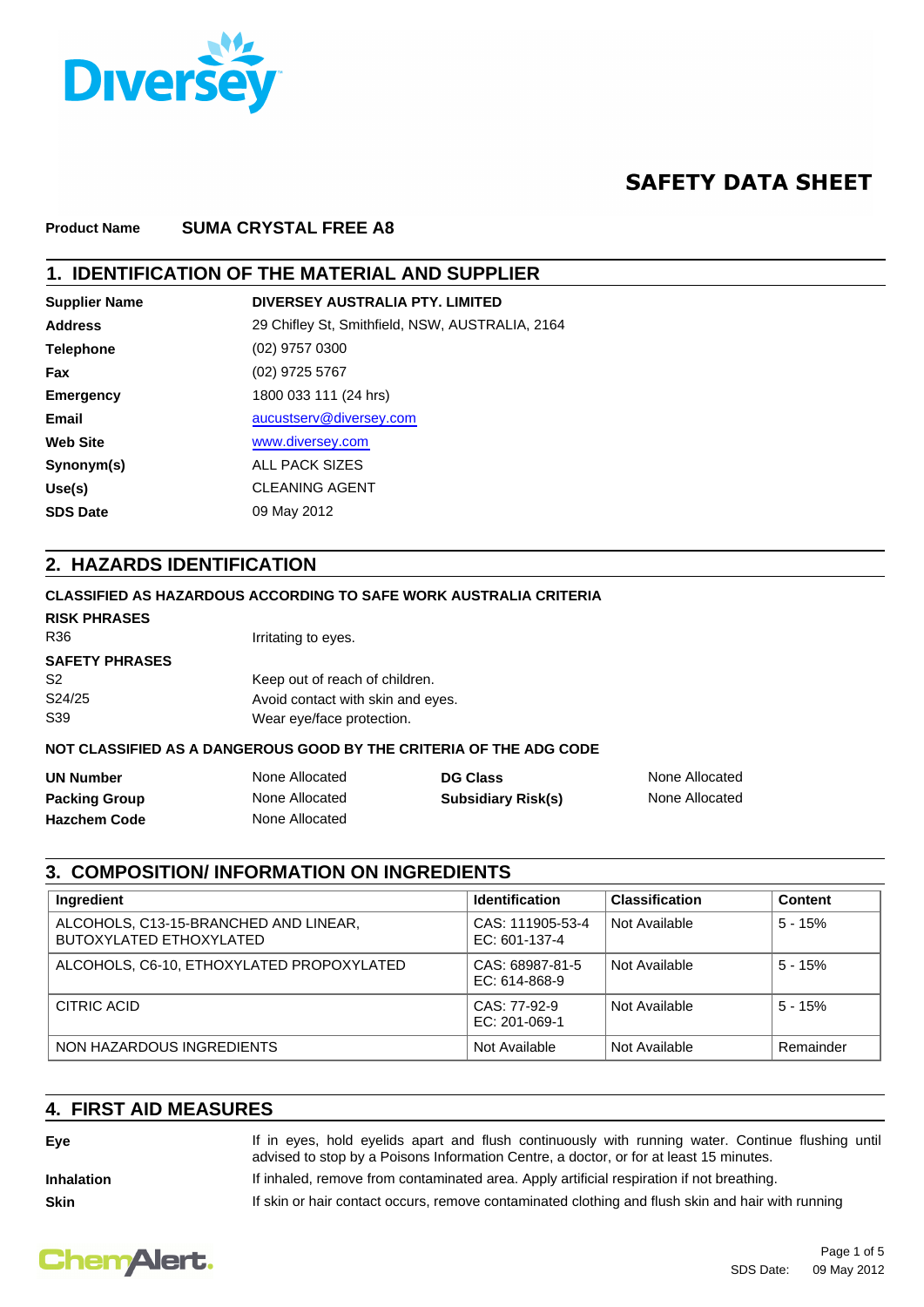#### **Product Name SUMA CRYSTAL FREE A8**

|                             | water. Continue flushing with water until advised to stop by a Poisons Information Centre or a<br>doctor.                                    |
|-----------------------------|----------------------------------------------------------------------------------------------------------------------------------------------|
| Ingestion                   | For advice, contact a Poison Information Centre on 13 11 26 (Australia Wide) or a doctor (at once).<br>If swallowed, do not induce vomiting. |
| <b>Advice to Doctor</b>     | Treat symptomatically.                                                                                                                       |
| <b>First Aid Facilities</b> | Eye wash facilities and safety shower should be available.                                                                                   |

### **5. FIRE FIGHTING MEASURES**

| <b>Flammability</b>       | Non flammable. May evolve toxic gases (carbon oxides, hydrocarbons) when heated to<br>decomposition.                                                                                                                                                                                                                               |
|---------------------------|------------------------------------------------------------------------------------------------------------------------------------------------------------------------------------------------------------------------------------------------------------------------------------------------------------------------------------|
| <b>Fire and Explosion</b> | Evacuate area and contact emergency services. Toxic gases may be evolved in a fire situation.<br>Remain upwind and notify those downwind of hazard. Wear full protective equipment including Self<br>Contained Breathing Apparatus (SCBA) when combating fire. Use waterfog to cool intact containers<br>and nearby storage areas. |
| <b>Extinguishing</b>      | Prevent contamination of drains or waterways.                                                                                                                                                                                                                                                                                      |
| <b>Hazchem Code</b>       | None Allocated                                                                                                                                                                                                                                                                                                                     |

### **6. ACCIDENTAL RELEASE MEASURES**

Spillage **Spillage** Contact emergency services where appropriate. Use personal protective equipment. Clear area of all unprotected personnel. Ventilate area where possible. Contain spillage, then cover / absorb spill with non-combustible absorbent material (vermiculite, sand, or similar), collect and place in suitable containers for disposal.

### **7. STORAGE AND HANDLING**

**Storage** Store in a cool, dry, well ventilated area, removed from oxidising agents, alkalis, heat or ignition sources and foodstuffs. Ensure containers are adequately labelled, protected from physical damage and sealed when not in use. Check regularly for leaks or spills. Large storage areas should have appropriate ventilation systems.

Handling Before use carefully read the product label. Use of safe work practices are recommended to avoid eye or skin contact and inhalation. Observe good personal hygiene, including washing hands before eating. Prohibit eating, drinking and smoking in contaminated areas.

# **8. EXPOSURE CONTROLS / PERSONAL PROTECTION**

| <b>Exposure Standards</b>   | No exposure standard(s) allocated.                                                                                                    |
|-----------------------------|---------------------------------------------------------------------------------------------------------------------------------------|
| <b>Biological Limits</b>    | No biological limit allocated.                                                                                                        |
| <b>Engineering Controls</b> | Avoid inhalation. Use in well ventilated areas. Where an inhalation risk exists, mechanical extraction<br>ventilation is recommended. |
| <b>PPE</b>                  |                                                                                                                                       |

| Eye / Face         | Wear splash-proof goggles.                                                          |
|--------------------|-------------------------------------------------------------------------------------|
| Hands              | Wear PVC or rubber gloves.                                                          |
| <b>Body</b>        | When using large quantities or where heavy contamination is likely, wear coveralls. |
| <b>Respiratory</b> | Not required under normal conditions of use.                                        |



## **9. PHYSICAL AND CHEMICAL PROPERTIES**

**Appearance** CLEAR GREEN LIQUID **Odour** CHARACTERISTIC ODOUR **Flammability** NON FLAMMABLE

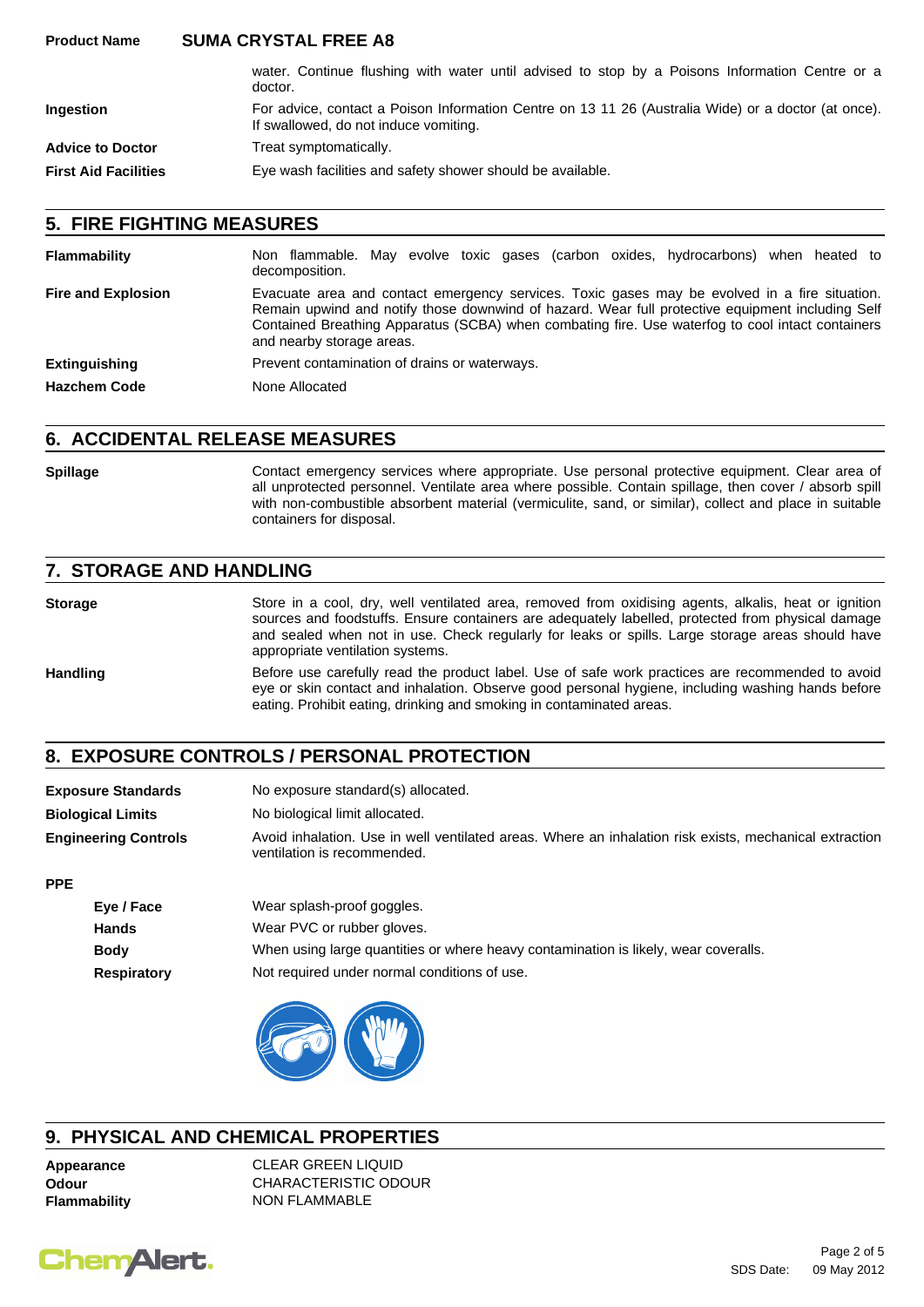### **Product Name SUMA CRYSTAL FREE A8**

| <b>Flash point</b>               | <b>NOT RELEVANT</b>  |
|----------------------------------|----------------------|
| <b>Boiling point</b>             | $100^{\circ}$ C      |
| <b>Melting point</b>             | <b>NOT AVAILABLE</b> |
| <b>Evaporation rate</b>          | <b>NOT AVAILABLE</b> |
| рH                               | $\leq$ -2.0          |
| <b>Vapour density</b>            | <b>NOT AVAILABLE</b> |
| <b>Specific gravity</b>          | 1.08                 |
| Solubility (water)               | <b>SOLUBLE</b>       |
| Vapour pressure                  | NOT AVAILABLE        |
| <b>Upper explosion limit</b>     | NOT RELEVANT         |
| Lower explosion limit            | <b>NOT RELEVANT</b>  |
| <b>Autoignition temperature</b>  | NOT AVAILABLE        |
| <b>Decomposition temperature</b> | NOT AVAILABLE        |
|                                  |                      |
| <b>Viscosity</b>                 | NOT AVAILABLE        |
| <b>Partition coefficient</b>     | <b>NOT AVAILABLE</b> |
| % Volatiles                      | NOT AVAILABLE        |

# **10. STABILITY AND REACTIVITY**

| <b>Chemical Stability</b>                         | Stable under recommended conditions of storage.                                    |
|---------------------------------------------------|------------------------------------------------------------------------------------|
| <b>Conditions to Avoid</b>                        | Avoid heat, sparks, open flames and other ignition sources.                        |
| <b>Hazardous Decomposition</b><br><b>Products</b> | May evolve toxic gases (carbon oxides, hydrocarbons) when heated to decomposition. |
| <b>Hazardous Reactions</b>                        | Polymerization is not expected to occur.                                           |

# **11. TOXICOLOGICAL INFORMATION**

| <b>Health Hazard</b><br><b>Summary</b> | allergic effects.                                                                                                           | Citric acid is not anticipated to present adverse health effects in industrial applications. Use safe<br>work practices to avoid eye or skin contact and inhalation. Citric acid has the potential to cause |  |
|----------------------------------------|-----------------------------------------------------------------------------------------------------------------------------|-------------------------------------------------------------------------------------------------------------------------------------------------------------------------------------------------------------|--|
| Eye                                    | Contact may result in irritation, lacrimation, pain and redness.                                                            |                                                                                                                                                                                                             |  |
| <b>Inhalation</b>                      | Over exposure to vapours may result in irritation of the nose and throat, with coughing.                                    |                                                                                                                                                                                                             |  |
| <b>Skin</b>                            | Contact may result in irritation, redness, rash and dermatitis. Citric acid has the potential to cause<br>allergic effects. |                                                                                                                                                                                                             |  |
| <b>Ingestion</b>                       | Ingestion may result in gastrointestinal irritation, nausea and vomiting.                                                   |                                                                                                                                                                                                             |  |
| <b>Toxicity Data</b>                   | CITRIC ACID (77-92-9)<br>LD50 (ingestion)<br>LD50 (intraperitoneal)<br>LD50 (intravenous)<br>LDLo (ingestion)               | 3000 mg/kg (rat)<br>290 mg/kg (rat)<br>42 mg/kg (mouse)<br>7000 mg/kg (rabbit)                                                                                                                              |  |

#### **12. ECOLOGICAL INFORMATION**

| Environment                      | WATER: If citric acid is released to water, it is expected to biodegrade rapidly. May be toxic to fish<br>at moderately high levels (120 ppm is fatal to daphnia; 894 ppm with pH 4 is fatal to goldfish) due to<br>acidic nature. Fairly high biological oxygen demand (BOD) which may cause oxygen depletion in<br>large spills. Citric acid occurs naturally in many plants. |
|----------------------------------|---------------------------------------------------------------------------------------------------------------------------------------------------------------------------------------------------------------------------------------------------------------------------------------------------------------------------------------------------------------------------------|
| <b>Ecotoxicity</b>               | Low toxicity to aquatic organisms.                                                                                                                                                                                                                                                                                                                                              |
| <b>Persistence/Degradability</b> | This product is readily biodegradable.                                                                                                                                                                                                                                                                                                                                          |
| <b>Mobility</b>                  | No bioconcentration is expected.                                                                                                                                                                                                                                                                                                                                                |

## **13. DISPOSAL CONSIDERATIONS**

| <b>Waste Disposal</b> | Neutralise with lime, anion exchanger or similar. For small amounts absorb with sand or similar and<br>dispose of to an approved landfill site. Contact the manufacturer for additional information. |
|-----------------------|------------------------------------------------------------------------------------------------------------------------------------------------------------------------------------------------------|
| Legislation           | Dispose of in accordance with relevant local legislation.                                                                                                                                            |

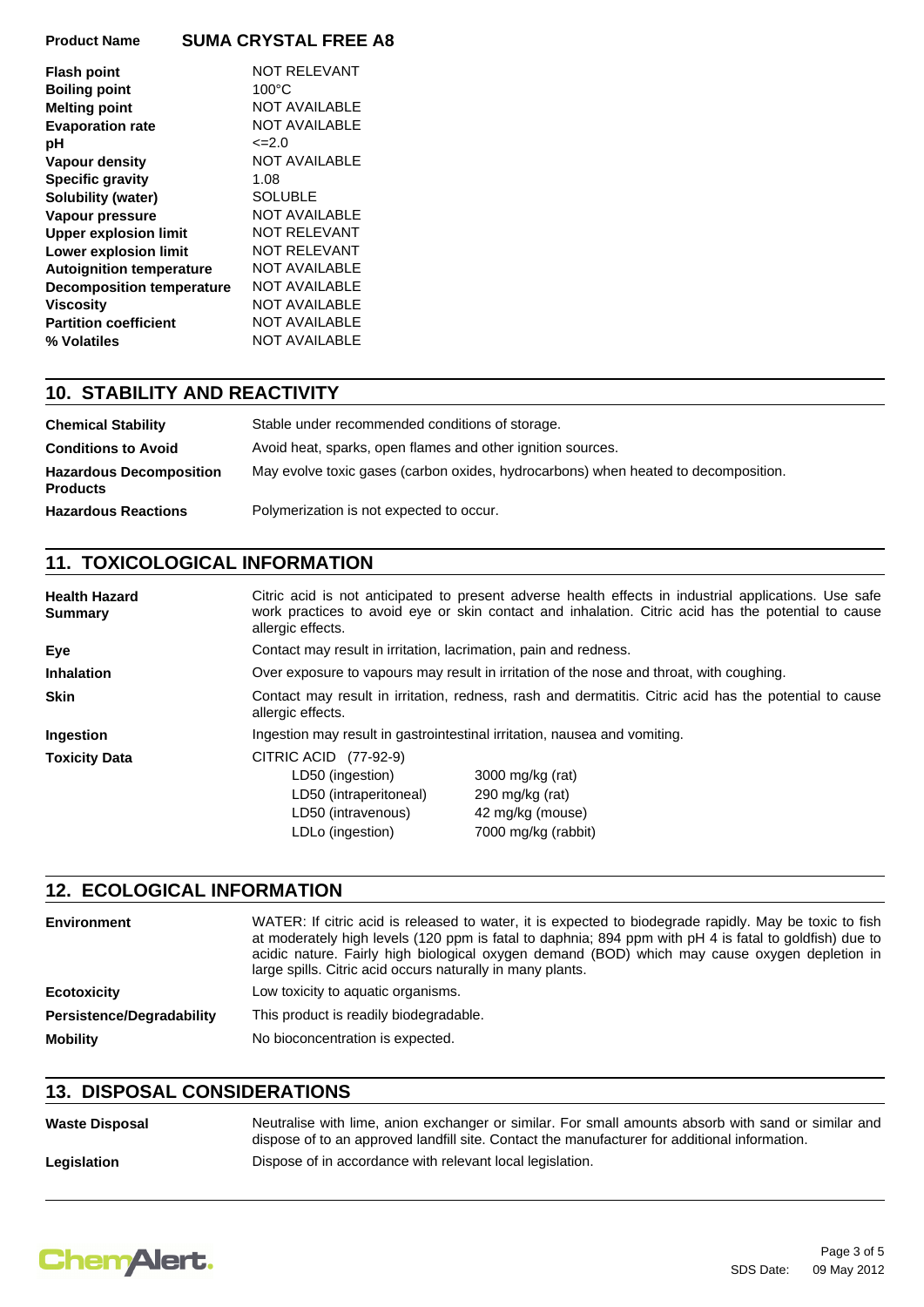### **14. TRANSPORT INFORMATION**

### **NOT CLASSIFIED AS A DANGEROUS GOOD BY THE CRITERIA OF THE ADG CODE**

|                             | <b>LAND TRANSPORT</b><br>(ADG) | <b>SEA TRANSPORT</b><br>(IMDG / IMO) | <b>AIR TRANSPORT</b><br>(IATA / ICAO) |
|-----------------------------|--------------------------------|--------------------------------------|---------------------------------------|
| <b>UN Number</b>            | None Allocated                 | None Allocated                       | None Allocated                        |
| <b>Proper Shipping Name</b> | None Allocated                 | None Allocated                       | None Allocated                        |
| <b>DG Class/Division</b>    | None Allocated                 | None Allocated                       | None Allocated                        |
| <b>Subsidiary Risk(s)</b>   | None Allocated                 | None Allocated                       | None Allocated                        |
| <b>Packing Group</b>        | None Allocated                 | None Allocated                       | None Allocated                        |
| <b>Hazchem Code</b>         | None Allocated                 |                                      |                                       |

### **15. REGULATORY INFORMATION**

| <b>Poison Schedule</b>      | A poison schedule number has not been allocated to this product using the criteria in the Standard<br>for the Uniform Scheduling of Medicines and Poisons (SUSMP) |
|-----------------------------|-------------------------------------------------------------------------------------------------------------------------------------------------------------------|
| <b>Inventory Listing(s)</b> | <b>AUSTRALIA: AICS (Australian Inventory of Chemical Substances)</b><br>All components are listed on AICS, or are exempt.                                         |
|                             | <b>NEW ZEALAND: NZIOC (New Zealand Inventory of Chemicals)</b><br>All components are listed on the NZIoC inventory, or are exempt.                                |

## **16. OTHER INFORMATION**

| <b>Additional Information</b> | EXPOSURE STANDARDS - TIME WEIGHTED AVERAGES: Exposure standards are established<br>on the premise of an 8 hour work period of normal intensity, under normal climatic conditions and<br>where a 16 hour break between shifts exists to enable the body to eliminate absorbed contaminants.<br>In the following circumstances, exposure standards must be reduced: strenuous work conditions;<br>hot, humid climates; high altitude conditions; extended shifts (which increase the exposure period<br>and shorten the period of recuperation). |                                                                                                                                                                                                                                                                                                                                                                                                                                                                                                                                                                                                                                                                                                                                                                                                                                                |  |  |
|-------------------------------|------------------------------------------------------------------------------------------------------------------------------------------------------------------------------------------------------------------------------------------------------------------------------------------------------------------------------------------------------------------------------------------------------------------------------------------------------------------------------------------------------------------------------------------------|------------------------------------------------------------------------------------------------------------------------------------------------------------------------------------------------------------------------------------------------------------------------------------------------------------------------------------------------------------------------------------------------------------------------------------------------------------------------------------------------------------------------------------------------------------------------------------------------------------------------------------------------------------------------------------------------------------------------------------------------------------------------------------------------------------------------------------------------|--|--|
|                               |                                                                                                                                                                                                                                                                                                                                                                                                                                                                                                                                                | PERSONAL PROTECTIVE EQUIPMENT GUIDELINES:<br>The recommendation for protective equipment contained within this ChemAlert report is provided as<br>a guide only. Factors such as method of application, working environment, quantity used, product<br>concentration and the availability of engineering controls should be considered before final selection<br>of personal protective equipment is made.                                                                                                                                                                                                                                                                                                                                                                                                                                      |  |  |
|                               |                                                                                                                                                                                                                                                                                                                                                                                                                                                                                                                                                | <b>HEALTH EFFECTS FROM EXPOSURE:</b><br>It should be noted that the effects from exposure to this product will depend on several factors<br>including: frequency and duration of use; quantity used; effectiveness of control measures;<br>protective equipment used and method of application. Given that it is impractical to prepare a<br>ChemAlert report which would encompass all possible scenarios, it is anticipated that users will<br>assess the risks and apply control methods where appropriate.                                                                                                                                                                                                                                                                                                                                 |  |  |
| <b>Abbreviations</b>          | <b>ACGIH</b><br>CAS#<br><b>CNS</b><br>EC No.<br><b>GHS</b><br><b>IARC</b><br>mg/m <sup>3</sup><br><b>PEL</b><br>pH<br>ppm<br><b>REACH</b><br>STOT-RE<br>STOT-SE<br><b>SUSMP</b><br><b>TLV</b><br><b>TWA/OEL</b>                                                                                                                                                                                                                                                                                                                                | American Conference of Governmental Industrial Hygienists<br>Chemical Abstract Service number - used to uniquely identify chemical compounds<br>Central Nervous System<br>EC No - European Community Number<br><b>Globally Harmonized System</b><br>International Agency for Research on Cancer<br>Milligrams per Cubic Metre<br>Permissible Exposure Limit<br>relates to hydrogen ion concentration using a scale of 0 (high acidic) to 14 (highly<br>alkaline).<br>Parts Per Million<br>Regulation on Registration, Evaluation, Authorisation and Restriction of Chemicals<br>Specific target organ toxicity (repeated exposure)<br>Specific target organ toxicity (single exposure)<br>Standard for the Uniform Scheduling of Medicines and Poisons<br><b>Threshold Limit Value</b><br>Time Weighted Average or Occupational Exposure Limit |  |  |